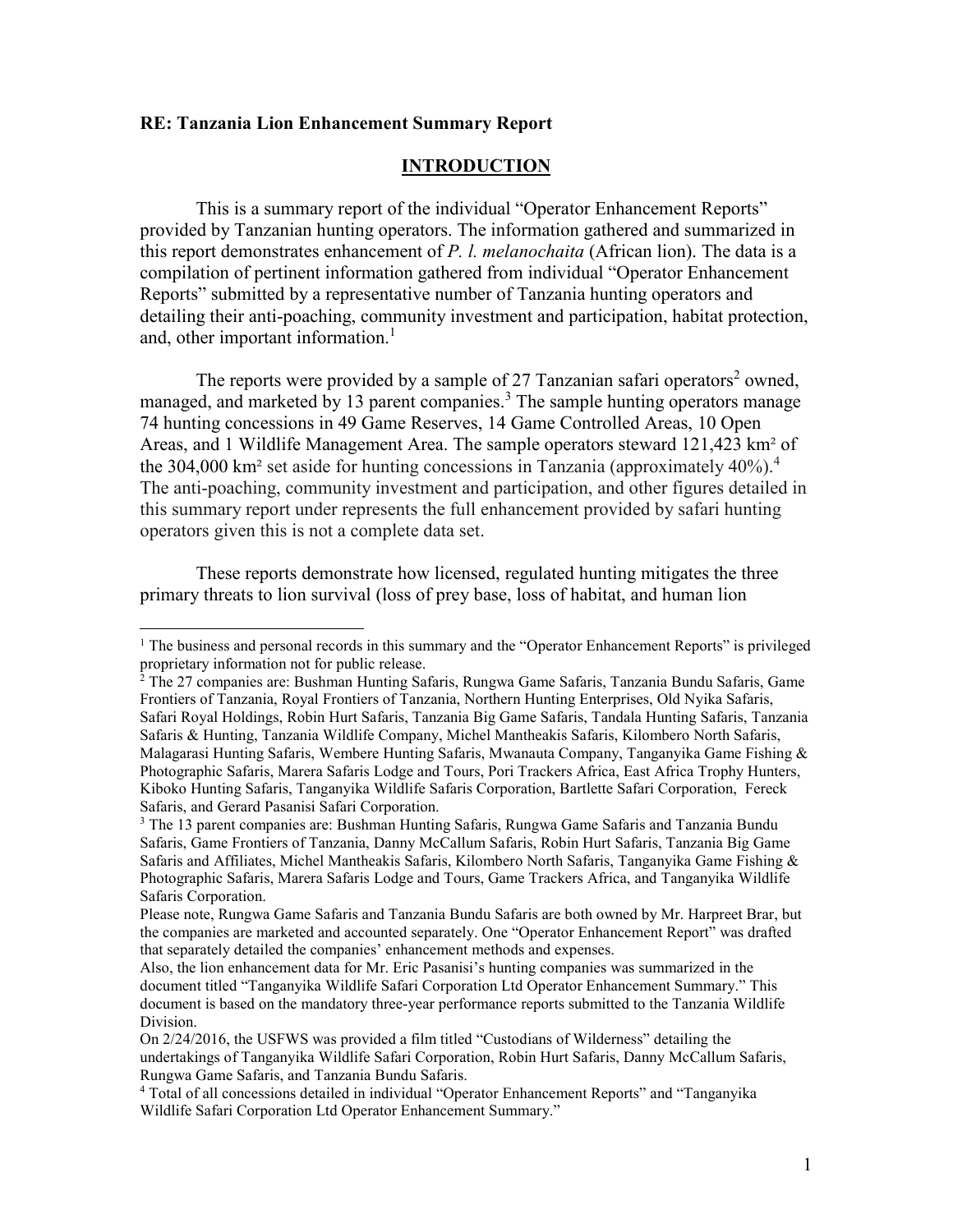conflict) identified by the U.S. Fish and Wildlife Service.<sup>5</sup> The anti-poaching data addresses the loss of lion prey base and incidental loss of lion. The amount of habitat protected corresponds with the habitat made available to lion and lion prey through safari hunting. The measure of operators' community investment and participation serves as an objective indicator or measure of tolerance and reduction of the human-lion conflict threat found by the USFWS. In sum, the survival of lion in the wild is enhanced from the contribution of the safari hunting industry. These reports are evidence of the enhancement.

# **ANTI-POACHING**

All 27 hunting operators deploy anti-poaching units in their hunting concessions. Each hunting operator implements an anti-poaching program addressing the concession's specific poaching threats. All anti-poaching units contain at least one government game scout because only government game scouts have the mandate to arrest poachers.

All the hunting operators maintain year-round anti-poaching operations in their hunting concessions.<sup>6</sup> Eleven of the operators maintain records of patrol days and recorded 7,170 patrol days in the 2013-2015 period, which represents 19.6 years of antipoaching patrols.<sup>7</sup> The average anti-poaching unit has six to eight members. To combat the different forms of poaching in the hunting concessions, the hunting operators have employed diverse tactics:

- Bushman Hunting Safaris and Tanzania Big Game Safaris and Affiliates: Renting a helicopter to monitor the concessions; $\frac{8}{3}$
- Michel Mantheakis Safaris and Kilombero North Safaris: Purchasing boats to monitor poacher entrance from Lake Rukwa and rivers within the concessions:<sup>9</sup>
- Tanganyika Game Fishing & Photographic Safaris: Hiding game cameras along paths previously used by poachers to determine poacher location and times of movement; $^{10}$
- Eight operators have established a network of informants in the villages and provide informants with rewards for information leading to arrest of poachers or seizure of contraband; $^{11}$  and

<sup>&</sup>lt;sup>5</sup> Endangered and Threated Wildlife and Plants; Listing Two Lion Subspecies; Final Rule.

<sup>6</sup> Bushman Hunting Safaris, "Operator Enhancement Report"; Danny McCallum Safaris, "Operator Enhancement Report"; Game Frontiers of Tanzania, "Operator Enhancement Report"; Game Trackers Africa, "Operator Enhancement Report"; Kilombero North Safaris, "Operator Enhancement Report"; Marera Safaris Lodge and Tours, "Operator Enhancement Report"; Michel Mantheakis Safaris, "Operator Enhancement Report"; Robin Hurt Safaris, "Operator Enhancement Report"; Rungwa Game Safaris, "Operator Enhancement Report"; Tanganyika Game Fishing & Photographic Safaris, "Operator Enhancement Report"; Tanganyika Wildlife Safaris, "Operator Enhancement Summary"; and Tanzania Big Game Safaris and Affiliates, "Operator Enhancement Report."

<sup>7</sup> Robin Hurt Safaris, Game Frontiers of Tanzania, Michel Mantheakis Safaris, Danny McCallum Safaris, Tanganyika Game Fishing & Photographic Safaris, and Game Trackers Africa.

<sup>8</sup> Bushman Hunting Safaris and Tanzania Big Game Safaris and Affiliates.

<sup>9</sup> Michel Mantheakis Safaris and Kilombero North Safaris.

 $10$  Tanganyika Game Fishing & Photographic Safaris.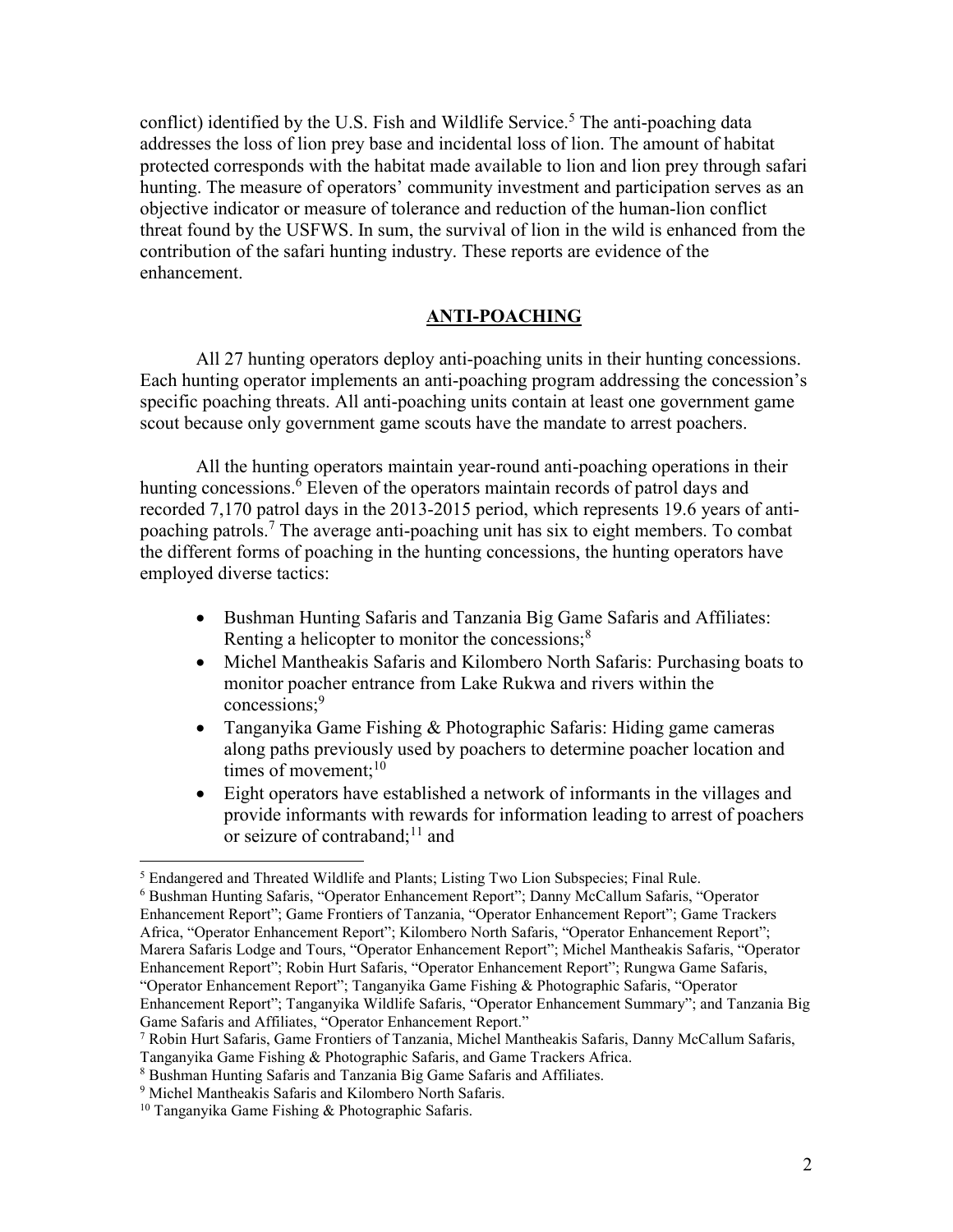• Robin Hurt Safaris: Sending all company anti-poaching scouts to the Pasanisi Wildlife College for training.<sup>12</sup>

Twenty-three companies keep records of poacher arrests and seizures. The 23 report the following from 2013-2015:

| <b>Anti-Poaching Particular</b>         | Quantity |
|-----------------------------------------|----------|
| Poachers Arrested                       | 1,409    |
| Snares and Gin Traps                    | 6,223    |
| Firearms                                | 171      |
| Rounds of Ammunition                    | 1,557    |
| <b>Bicycles</b>                         | 670      |
| Vehicles                                | 22       |
| Motorcycles                             | 12       |
| Assortment of Knives, Machetes, Spears, | 1,118    |
| Bows, and Arrows                        |          |
| Canoes                                  | 65       |
| <b>Fishing Nets</b>                     | 216      |

## **Anti-Poaching Arrests and Seizures 2013-2015 for Sample Companies Reporting**<sup>13</sup>

Operators fund their anti-poaching primarily from their hunting revenue and secondarily from client contributions. Three of the parent companies, representing nine Tanzanian hunting operators, have created foundations by which conservation-driven individuals may donate to anti-poaching and community investment.<sup>14</sup> The foundations are almost totally funded by their hunting clients and revenue.

Anti-poaching expenses include: vehicles (Land Cruisers, motorcycles, boats, custom anti-poaching vehicles, etc.<sup>15</sup>), fuel, vehicle maintenance, cell and satellite phones, high frequency radios, salaries, uniforms, firearms, tents, rations, road maintenance, bonuses, and rewards for informants, among other things. And this represents only a portion of the expenses, as operators tend to overlook some of their common costs reporting their anti-poaching to the Ministry of Natural Resources and Tourism and may not have reported all costs here, because they are so diverse. One of the most overlooked anti-poaching costs is road opening and maintenance, which is essential for providing anti-poaching teams' access throughout the concessions.

<sup>&</sup>lt;sup>11</sup> Robin Hurt Safaris, Game Frontiers of Tanzania, Michel Mantheakis Safaris, Bushman Hunting Safaris, and Danny McCallum Safaris.

<sup>&</sup>lt;sup>12</sup> Robin Hurt Safaris.

<sup>&</sup>lt;sup>13</sup> Robin Hurt Safaris, Game Frontiers of Tanzania, Michel Mantheakis Safaris, Bushman Hunting Safaris, Rungwa Game Safaris, Danny McCallum Safaris, Tanganyika Game Fishing & Photographic Safaris, Game Trackers Africa, Kilombero North Safaris, and Tanzania Big Game Safaris and Affiliates. <sup>14</sup> Robin Hurt Safaris, Tanzania Big Game Safaris and Affiliates, and Tanganyika Wildlife Safari Corporation.

<sup>&</sup>lt;sup>15</sup> The following parent companies have purchased custom anti-poaching vehicles for their respective antipoaching operations: Robin Hurt Safaris, Kilombero North Safaris, Michel Mantheakis Safaris, Game Frontiers of Tanzania, Game Trackers Africa, and Tanganyika Wildlife Safari Corporation.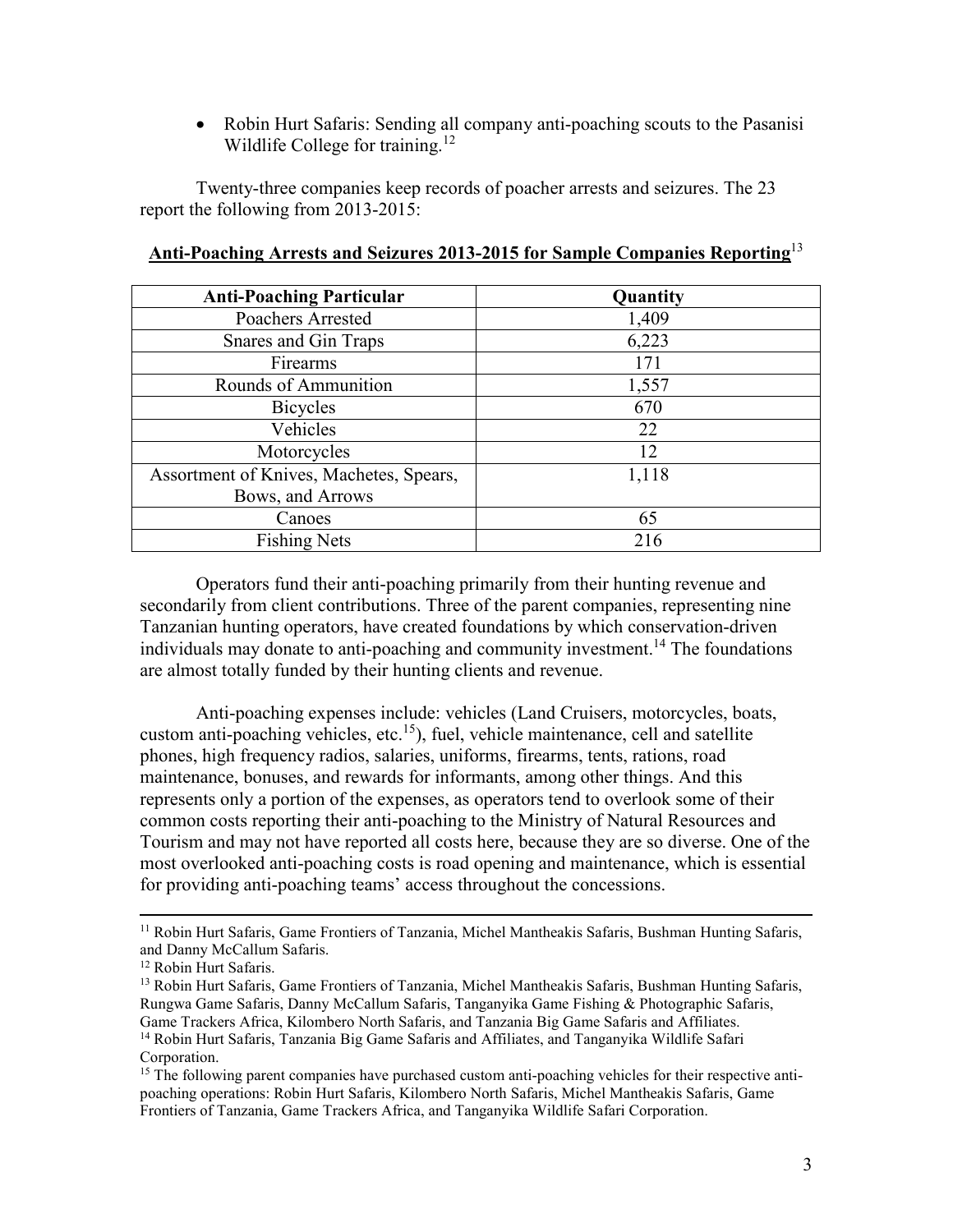From 2013-2015, the sample hunting operators together spent \$6,717,160.65 on anti-poaching and road opening.<sup>16</sup>

|                      | 2013           | 2014           | 2015           | 2013-2015      |
|----------------------|----------------|----------------|----------------|----------------|
| Anti-Poaching        | \$1,683,268.00 | \$2,724,113.99 | \$2,309,778.66 | \$6,717,160.65 |
| & Road               |                |                |                |                |
| Opening              |                |                |                |                |
| Contribution         |                |                |                |                |
| Average Spent        | \$62,343.25    | \$100,893.11   | \$85,547.35    | \$248,783.72   |
| Per Operator         |                |                |                |                |
| <b>Average Spent</b> | \$22,746.86    | \$36,812.35    | \$31,213.22    | \$90,772.44    |
| Per Concession       |                |                |                |                |

# **Anti-Poaching and Road Opening Expenses 2013-2015 for Sample Companies Reporting**<sup>17</sup>

A few representative anti-poaching contributions and expenditures include:

- Bushman Hunting Safaris: \$31,350.00 equipment donation (GPS, high frequency radios, motorcycles, digital cameras) in 2015 to the Maswa, Rungwa, and Selous Game Reserves;<sup>18</sup>
- Rungwa Game Safaris: Donation of four motorcycles (worth \$4,375.00) to Rungwa Game Reserve, donation of 7,000 liters of diesel (worth \$9,000.00) to the Rungwa and Kizigo Game Reserves, and construction of a bridge (cost \$4,418.00) allowing access to the Makawasa Game Post;<sup>19</sup>
- Game Frontiers of Tanzania and Rungwa Game Safaris: Combined \$15,000.00 donation to Tanzania Wildlife Research Institute, allowing Captain Anna Titus Laroya to attend a training program at the American Flyers School in Addison Texas;<sup>20</sup> and
- Tanganyika Wildlife Safaris (Eric Pasanisi): In 2014, purchased an airplane and provided a pilot to conduct anti-poaching monitoring in the Selous Game

- <sup>18</sup> Bushman Hunting Safaris.
- <sup>19</sup> Rungwa Game Safaris.

<sup>&</sup>lt;sup>16</sup> Road opening and block development are part of anti-poaching because they allow for patrols throughout the concessions. The yearly rains wash away roads and cause the roads to be overgrown. Road opening teams are deployed in advance of the hunting season. Without road opening and expansion of the road network, poacher movement is increased because anti-poaching movement is decreased. With road opening, operator-funded patrols have greater access throughout the concession to interdict poacher movements. Road opening figures were provided by the following parent companies: Danny McCallum Safaris, Tanzania Big Game Safaris and Affiliates, Tanganyika Game Fishing & Photographic, Robin Hurt Safaris, and Tanganyika Wildlife Safari Corporation.

 $17$  Three parent companies reported their anti-poaching figures as a 2013-2015 total. Annual spending was simply estimated by dividing the totals by three. These parent companies were Tanganyika Game Fishing & Photographic Safaris, Game Frontiers of Tanzania, and Game Trackers Africa.

<sup>&</sup>lt;sup>20</sup> Game Frontiers of Tanzania and Rungwa Game Safaris.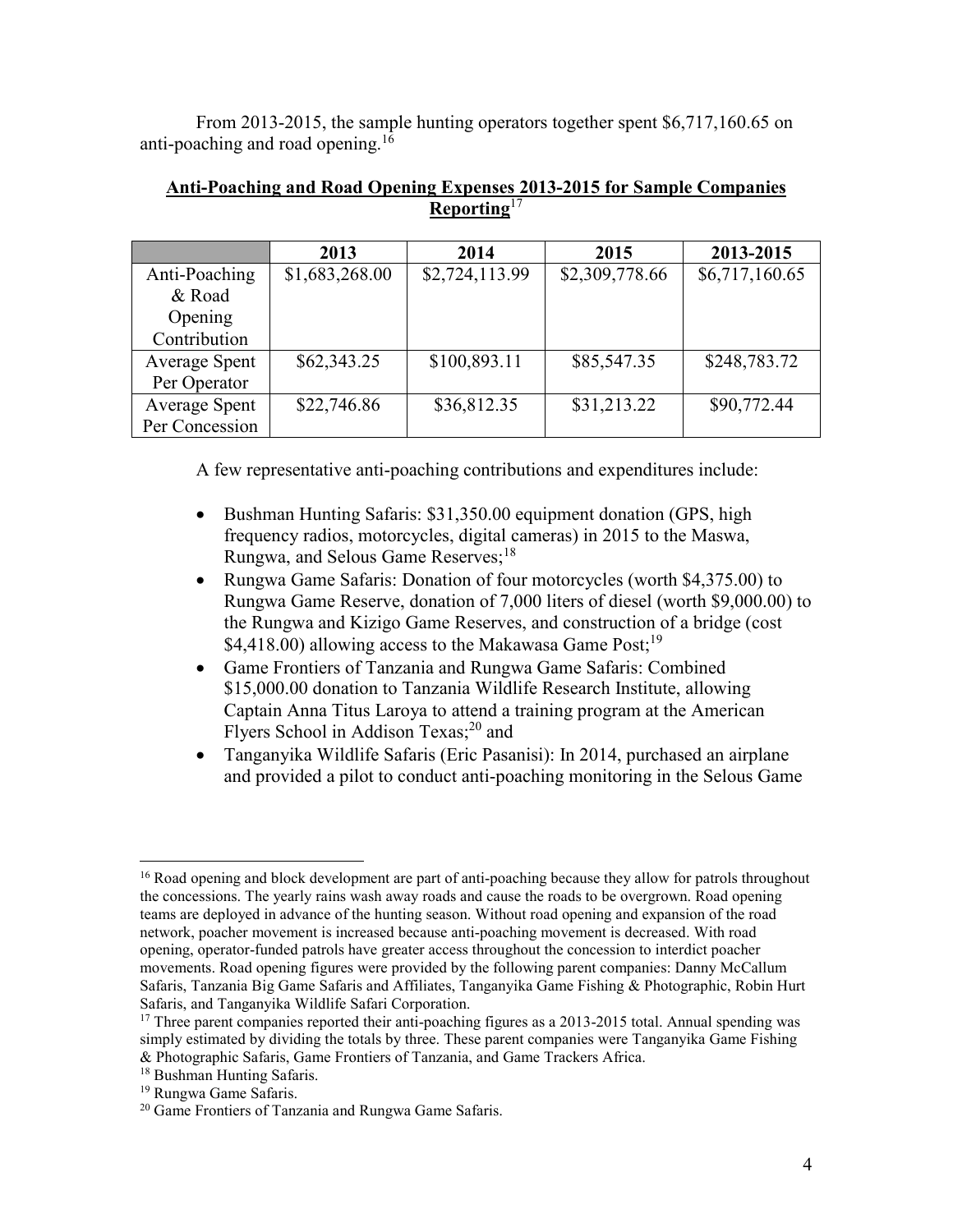Reserve (cost \$80,636.00) and paid the salaries of 100 game scouts to patrol the Selous Game Reserve (cost  $$265,727.00$ ).<sup>21</sup>

The operators' payments of government fees are also a contribution to antipoaching that enhances the survival of lion in the wild because these fees underwrite most government anti-poaching and law enforcement. From 2013-2015, the sample operators paid  $$28,338,792.00$  in government fees.<sup>22</sup> These fees are used to fund the Tanzania Wildlife Division's operating budget and fund approximately 80% of the ordinary government anti-poaching in the country.<sup>23</sup>

## **COMMUNITY INVESTMENT AND PARTICIPATION**

The sample operators have implemented a two-tiered system of anti-poaching and community investment and participation by which they enforce wildlife laws and apprehend poachers while simultaneously incentivizing compliance with wildlife regulations through benefits, employment, and community education.

The Wildlife Conservation (Tourist Hunting) Regulations of 2015 require all hunting operators to contribute a minimum of \$5,000.00 towards community investment and participation per concession per year.<sup>24</sup> The sample operators far exceed this minimum. They contribute towards health care, education, village governance, water infrastructure; they make extensive contributions of game meat, they employ community members both full-time and seasonally; they hold conservation workshops to educate rural residents about the value of their wildlife resources; and they make cash donations for specific projects and to improve community livelihoods. Examples are described below.

From 2013-2015, the sample operators have spent \$3,125,830.00 on community investment and participation.<sup>25</sup>

 $^{21}$  Tanganyika Wildlife Safari Corporation. Since 2003, the company (through the Wildlife Conservation Foundation of Tanzania) has donated 28 fully equipped Toyota Land Cruisers to the Wildlife Department at a cost of \$2,600,000.00.

<sup>22</sup> See "Government Fees" Section.

<sup>23</sup> Tanzania Country Report, African Wildlife Forum (Nov. 2015).

<sup>24</sup> *See* The Wildlife Conservation (Tourist Hunting) Regulations of 2015 **§** 16 (c) ("The Hunting Block Advisory Committee shall evaluate the application for renewal in consideration of the following: … whether the applicant has been contributing to the villages within and adjacent to his hunting block an amount of not less than USD 5,000.00 for each hunting block annually as contribution to the implementation of various community development projects").

 $^{25}$  This sum was reached by adding the community investment and participation expenditures detailed in each "Operator Enhancement Report" and the "Tanganyika Wildlife Safari Corporation Ltd Operator Enhancement Summary." Additional community investment and participation was documented by the Friedkin Conservation Fund (http://allafrica.com/stories/201606280520.html). In order to calculate the dollar value of Tsh 2,040,000,000/-, an average three year exchange rate from 2013-2015 was applied (Tsh 1,713/- to \$1). This equates to \$1,190,892.00 from 2013-2015 or \$396,964.00 annually.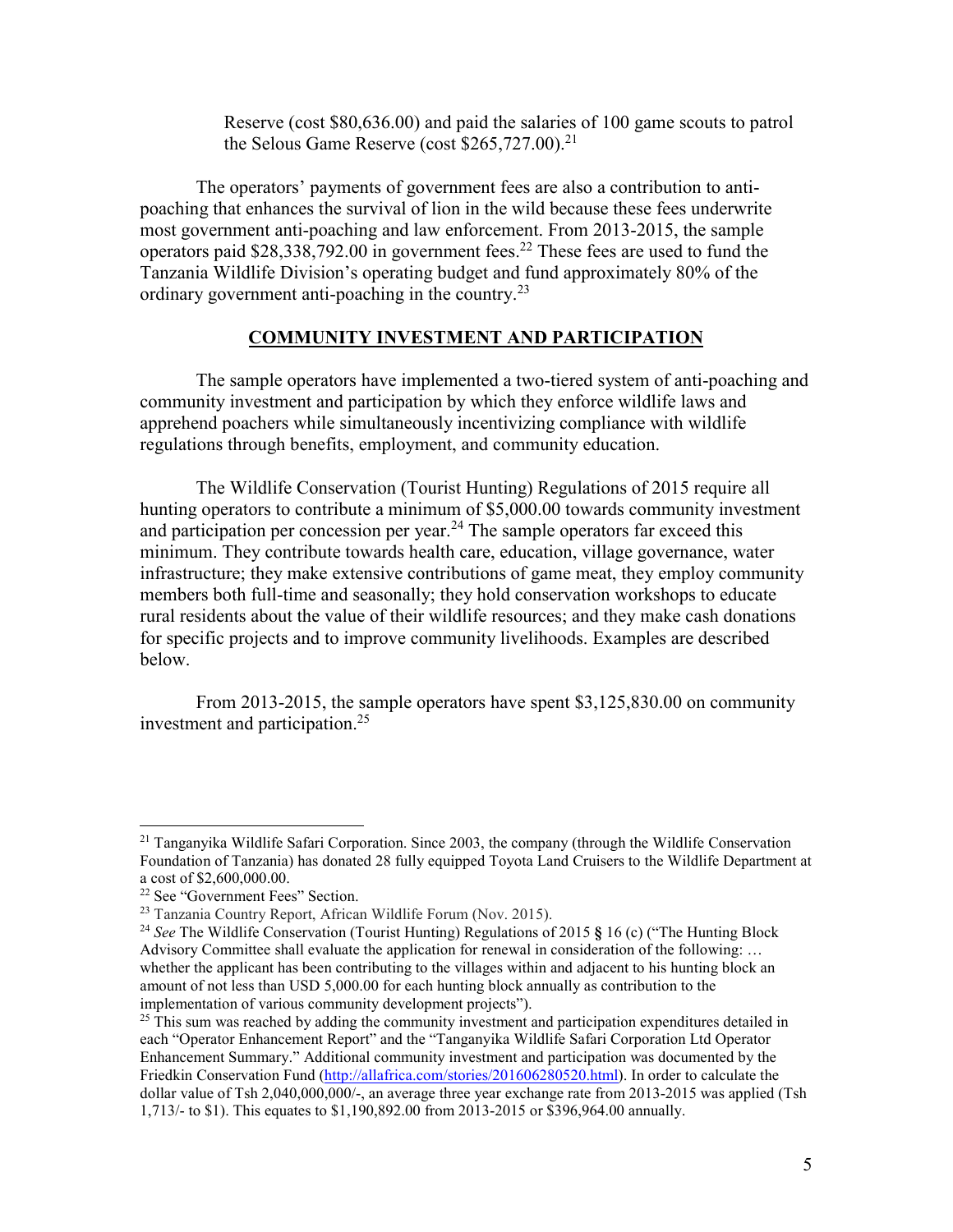| <b>Community Investment and Participation Expenditures 2013-2015 for Sample</b> |
|---------------------------------------------------------------------------------|
| <b>Companies Reporting</b>                                                      |

|                      | 2013         | 2014           | 2015           | <b>Total</b>   |
|----------------------|--------------|----------------|----------------|----------------|
| Community            | \$969,546.00 | \$1,083,042.00 | \$1,073,242.00 | \$3,125,830.00 |
| Participation        |              |                |                |                |
| and Investment       |              |                |                |                |
| Contribution         |              |                |                |                |
| <b>Average Spent</b> | \$35,909.11  | \$40,112.66    | \$39,749.70    | \$115,771.48   |
| Per Operator         |              |                |                |                |
| <b>Average Spent</b> | \$13,101.97  | \$14,645.70    | \$14,503.27    | \$42,240.94    |
| Per Concession       |              |                |                |                |

 The sample operators who provided specifics on their projects have spent \$254,238.00 on health care related community investment and participation activities, such as: construction of two clinics and two medicine dispensaries, providing solar lighting and a solar water heater for a maternity ward, providing medicine for a village medical dispensary, and providing supplies for a health clinic.<sup>26</sup> The Robin Hurt Wildlife Foundation has been strongly committed to improving health and wellness in the communities surrounding and within their concessions for many years. Since 2013, the Robin Hurt Wildlife Foundation has provided 254 sets of eye-glasses, treated 1,575 eye ailments, and established a network of "Village Health Workers" conducting monthly health clinics in the communities. The Conservation Foundation Trust, the foundation for Tanzania Big Game Safaris and Affiliates, has donated over 1,000 wheel chairs to disabled rural Tanzanians over the course of its existence, and Bushman Hunting Safaris has provided health insurance to rural Tanzanians.<sup>27</sup>

 The operators have made education a focus of their efforts. From 2013-2015, the sample operators who provided specifics have spent \$337,764.00 on education projects, such as: funding \$62,278.00 in school fees for children throughout rural Tanzania;<sup>28</sup> supplying classrooms and schools with desks, food, books and other supplies totaling at least  $$45,424.00;^{29}$  constructing 21 individual classrooms and rehabilitating three classrooms (\$102,769.00);<sup>30</sup> constructing and stocking one library (\$33,800.00);<sup>31</sup> constructing and supplying two school laboratories  $(\overline{$}14,613.00)^{32}$  constructing three school latrines  $(\$12,182.00);^{33}$  constructing one school kitchen  $(\$10,000.00);^{34}$  and

l

<sup>26</sup> Robin Hurt Safaris, Michel Mantheakis Safaris, Danny McCallum Safaris, and Game Trackers Africa.

 $27$  Tanzania Big Game Safaris and Bushman Hunting Safaris.

<sup>&</sup>lt;sup>28</sup> Robin Hurt Safaris, Game Frontiers of Tanzania, Michel Mantheakis Safaris, Danny McCallum Safaris, and Kilombero North Safaris.

<sup>&</sup>lt;sup>29</sup> Game Frontiers of Tanzania, Rungwa Game Safaris, Danny McCallum Safaris, Kilombero North Safaris, Game Trackers Africa, and Tanzania Big Game Safaris and Affiliates.

<sup>30</sup> Game Frontiers of Tanzania, Michel Mantheakis Safaris, Bushman Hunting Safaris, Rungwa Game Safaris, Danny McCallum Safaris, Tanganyika Game Fishing and Photographic Safaris, Kilombero North Safaris, Game Trackers Africa, and Tanzania Big Game Safaris and Affiliates.

<sup>31</sup> Robin Hurt Safaris

<sup>&</sup>lt;sup>32</sup> Robin Hurt Safaris, and Kilombero North Safaris.

<sup>&</sup>lt;sup>33</sup> Robin Hurt Safaris, Game Trackers Africa, and Kilombero North Safaris.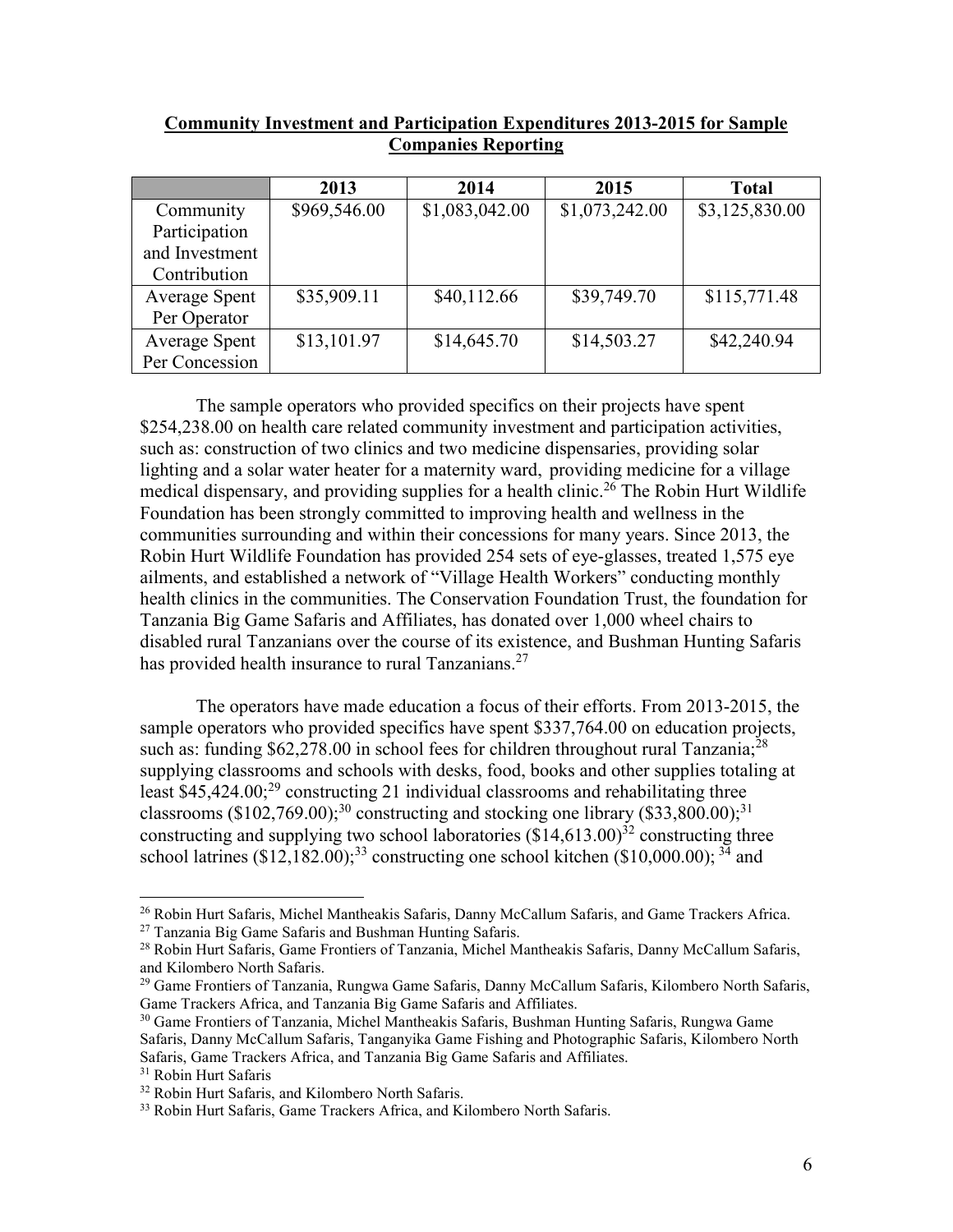constructing three teachers housing units for \$56,698.00.<sup>35</sup> Again, this is a sample and it under-represents the operators' extensive involvement building and stocking classrooms and libraries, supporting students' tuition, providing transport for students, and much more.

 Six of the hunting operators have implemented a system of cash incentives for wildlife conservation.<sup>36</sup> A percentage of game fees are provided to the communities surrounding and within the hunting concessions per agreements made between the operators and the communities. The incentive agreements are apart from any revenue sharing or community assistance mandated by Tanzanian law. This system provides another reason for local residents to conserve and protect wildlife and habitat. From 2013-2015, \$231,712.00 has been contributed to the communities under this program.

 The operators have also provided community government infrastructure support. This support has taken the form of providing \$24,316.00 towards the construction of six government offices.<sup>37</sup>

Some specific examples of community empowerment undertaken by the sample operators include: funding an American teacher to conduct English lessons at Olaresh Primary School for one month;<sup>38</sup> donating footballs, uniforms, and equipment for the Children's Football Club in the Moyowosi region;<sup>39</sup> installing solar power equipment in the villages in the Ugunda Game Controlled Area;<sup>40</sup> donating one TATA double cabin pickup truck, two motorbikes, and a generator to the Ugunda community;<sup>41</sup> creating the Uhifadhi Football Cup, hosting football matches, and providing footballs and uniforms in the villages  $(\$24,256.27)$ ;<sup>42</sup> installing solar panels and delivering iron roofing to community members;<sup>43</sup> providing thousands of gallons of water during drought from distant boreholes;<sup>44</sup> and repairing village water wells.

# **OTHER SOURCES OF COMMUNITY EMPOWERMENT AND ASSISTANCE**

Operators have also implemented community empowerment and assistance programs and practices that employ, feed, and educate local residents.

Operators provide significant permanent and temporary employment for rural community members in marginal areas of the country without other employment options.

<sup>34</sup> Robin Hurt Safaris.

<sup>&</sup>lt;sup>35</sup> Robin Hurt Safaris, Rungwa Game Safaris, and Tanzania Big Game Safaris and Affiliates.

<sup>36</sup> Robin Hurt Safaris, Game Frontiers of Tanzania, and Danny McCallum Safaris.

<sup>&</sup>lt;sup>37</sup> Robin Hurt Safaris, Tanzania Big Game Safaris, and Kilombero North Safaris.

<sup>&</sup>lt;sup>38</sup> Tanzania Big Game Safaris and Affiliates. The cost of funding an American teacher was not included in "Education" community investment and participation.

<sup>39</sup> Game Frontiers of Tanzania.

<sup>40</sup> Game Frontiers of Tanzania.

<sup>41</sup> Game Frontiers of Tanzania.

<sup>42</sup> Kilombero North Safaris.

<sup>43</sup> Kilombero North Safaris.

<sup>44</sup> Michel Mantheakis Safaris.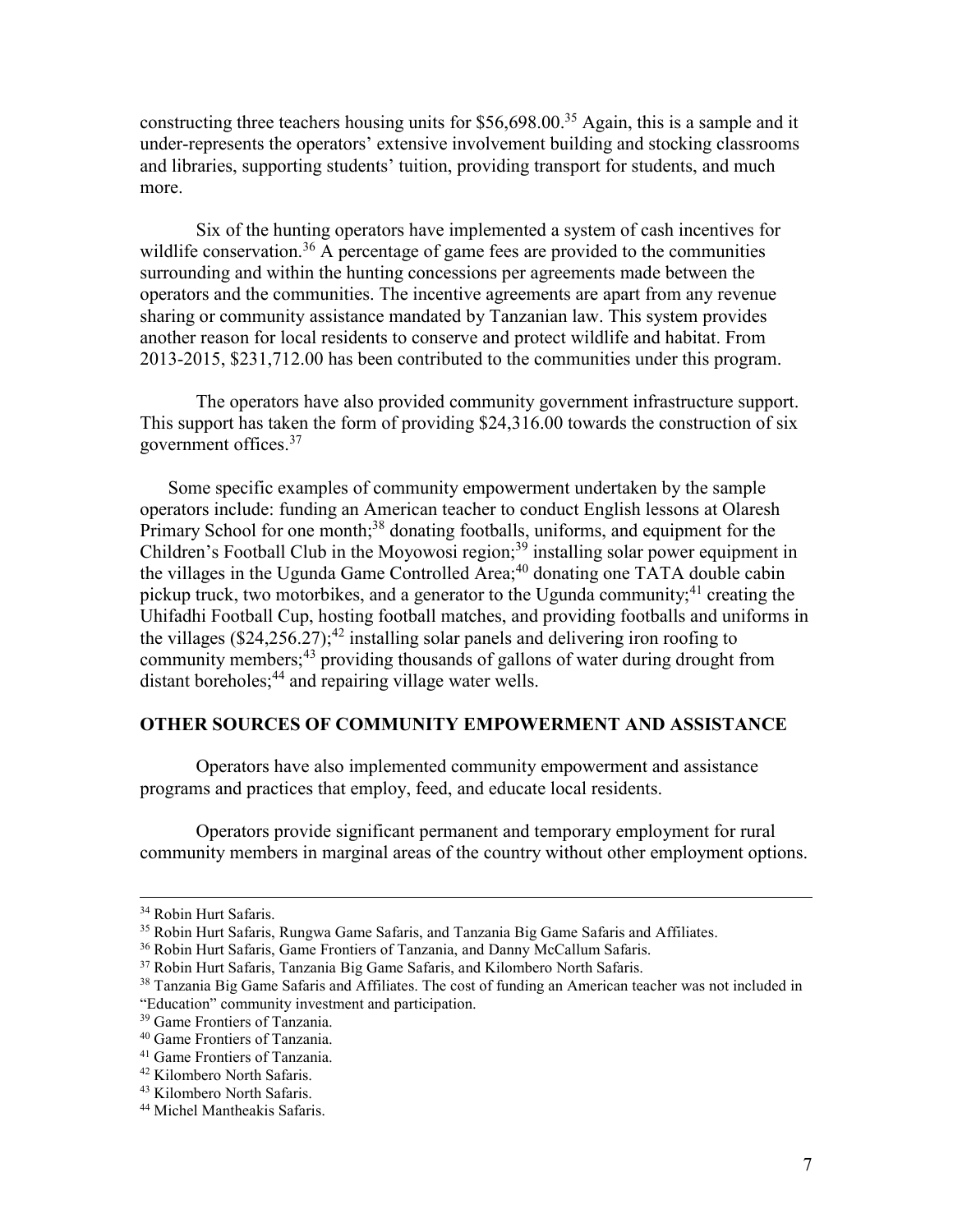The operators' camp staff is comprised on average of 41.5% of residents from local villages.<sup>45</sup> Twenty-three of the operators reported providing 1,241 permanent jobs.<sup>46</sup> Furthermore, every hunting operator employs community members for short-term employment to assist the operator in road opening and camp building prior to the season.<sup>47</sup>

Game meat contributions provide much-needed protein for rural residents. This improves their health and quality of life, and also dis-incentivizes bushmeat poaching. Fourteen of the operators reported game meat donations to rural communities.<sup>48</sup>

Finally, 11 operators conduct community conservation workshops near their concessions to raise local awareness of conservation and the value of wildlife and encourage community members not to poach.<sup>49</sup>

# **HABITAT PROTECTION**

 The hunting operators combat against loss of habitat through regular antipoaching monitoring, through community development incentives, and in some specific ways targeted at timber poaching and cattle encroachment.

 The operators' anti-poaching units are not solely focused on wildlife poaching but also extend to protecting habitat. The main forms of illegal habitat destruction are timber poaching, charcoal burning, and cattle encroachment. The operator patrols prevent local residents from encroaching on the areas set aside for wildlife and create crucial buffer zones around national parks. Timber poaching is focused at hardwoods such as mninga and ebony. Poachers attempt to cut down mninga trees quickly, immediately cut them into planks, and transport them out of the area. Ebony trees are generally cut into smaller pieces and sold in the markets for curios and other items. Timber poachers are largely limited to bicycles for transporting their loads. Illegal charcoal burning is a process whereby usually medium to large acacia trees are cut and the logs are placed on top of each other in a dug out kiln in the ground. A slow burning fire is started at the base of the kiln and dirt is tightly packed all around the logs with a few air holes poked through. Charcoal burning produces a great amount of smoke and a very distinct and far reaching

<sup>45</sup> Robin Hurt Safaris, Game Frontiers of Tanzania, Michel Mantheakis Safaris, Bushman Hunting Safaris, Rungwa Game Safaris, Tanzania Big Game Safaris and Affiliates, Game Trackers Africa, Kilombero North Safaris, Tanganyika Game Fishing & Photographic, and Danny McCallum Safaris.

<sup>46</sup> Robin Hurt Safaris, Game Frontiers of Tanzania, Michel Mantheakis Safaris, Bushman Hunting Safaris, Rungwa Game Safaris, Tanzania Big Game Safaris and Affiliates, Game Trackers Africa, Kilombero North Safaris, Tanganyika Game Fishing & Photographic, Danny McCallum Safaris, Marera Safari Lodge and Tours.

 $^{47}$  A very conservative estimate for each hunting concession's annual short term employment is six community members. With 74 concessions sampled, this provides employment to 444 community members each year.

<sup>48</sup> Game Trackers Africa, Tanganyika Game Fishing & Photographic Safaris, Game Frontiers of Tanzania, Bushman Hunting Safaris, Rungwa Game Safaris, and Tanzania Big Game Safaris and Affiliates.

<sup>&</sup>lt;sup>49</sup> Tanzania Big Game Safaris and Affiliates, Rungwa Game Safaris, Bushman Hunting Safaris, Michel Mantheakis Safaris, Danny McCallum Safaris, Tanganyika Game Fishing & Photographic Safaris. Michel Mantheakis Safaris reported the cost of hosting one conservation workshop was \$472.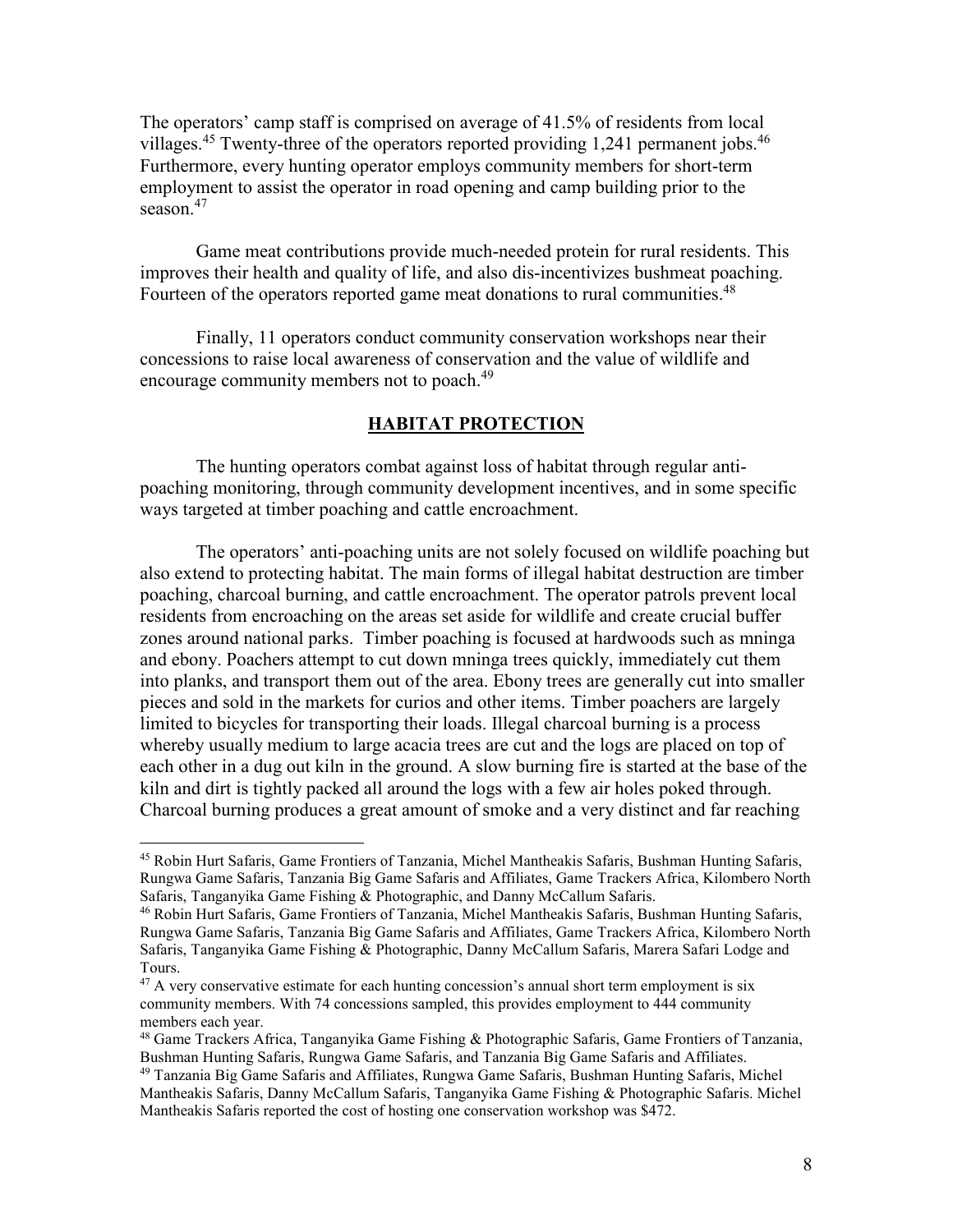smell, thus allowing the anti-poaching units and hunters to quickly locate illegal kilns. Illegal cattle incursions are very limited amongst the hunting operators. Those operators experiencing cattle incursions are effectively combatting the threat.

A few operators reported on their timber seizures and encroachment results: 14,687 timber planks,<sup>50</sup> six trucks loaded with timber planks,<sup>51</sup> 115 logs;<sup>52</sup> a combination of 97 saws and chainsaws;<sup>53</sup> 74,712 head of cattle from the hunting concessions;<sup>54</sup> and Tsh 231,760,000/- in cattle fines.<sup>55</sup> More than that, by providing this service, the operators protect the protected areas.<sup>56</sup> One operator makes the effort to replant trees lost to timber poaching through a tree nursery.<sup>57</sup>

In hunting areas with denser human populations, some operators have taken on different methods in easing human-wildlife conflict for resources. One operator has drilled two boreholes in the bush for exclusive wildlife use, at a drilling, maintenance, and fuel cost (2016-2015) of \$242,000.00.<sup>58</sup> Another operator has drilled two boreholes in the villages for Masai community use.<sup>59</sup> Lastly, three water dams were dug in Inyonga Game Controlled Area and Swagaswaga Game Reserve for wildlife. <sup>60</sup>

## **ADDITIONAL INFORMATION**

#### **GOVERNMENT FEES**

The Wildlife Division reinvests fees paid by hunting operators into conservation efforts such as law enforcement, surveys, etc.

|               | 2013            | 2014           | 2015                 | <b>Total</b>    |
|---------------|-----------------|----------------|----------------------|-----------------|
| Government    | \$10,103,899.00 | \$9,572,829.00 | $$8,662,064.00^{61}$ | \$28,338,792.00 |
| Fee           |                 |                |                      |                 |
| Average Spent | \$374,218.48    | \$354,549.22   | \$320,817.18         | \$1,049,584.89  |
| Per Operator  |                 |                |                      |                 |

<sup>50</sup> Robin Hurt Safaris, Game Frontiers of Tanzania, Michel Mantheakis Safaris, and Kilombero North Safaris.

<sup>51</sup> Rungwa Game Safaris.

 $\overline{a}$ 

<sup>52</sup> Danny McCallum Safaris and Kilombero North Safaris.

<sup>53</sup> Game Frontiers of Tanzania, Rungwa Game Safaris, Danny McCallum Safaris, Kilombero North Safaris, and Tanzania Big Game Safaris and Affiliates.

<sup>54</sup> Robin Hurt Safaris, Game Frontiers of Tanzania, Michel Mantheakis Safaris, Tanzania Big Game Safaris and Affiliates, and Bushman Hunting Safaris.

<sup>55</sup> Michel Mantheakis Safaris and Bushman Hunting Safaris.

<sup>56</sup> All hunting operators interviewed maintain anti-poaching operations specifically deterring habitat encroachment and protecting vital habitat in the protected areas.

<sup>57</sup> Robin Hurt Safaris.

<sup>58</sup> Rungwa Game Safaris.

<sup>59</sup> Michel Mantheakis Safaris.

<sup>60</sup> Tanzania Big Game Safaris and Affiliates.

<sup>61</sup> Kilombero North Safaris reported Government Fees only for 2015.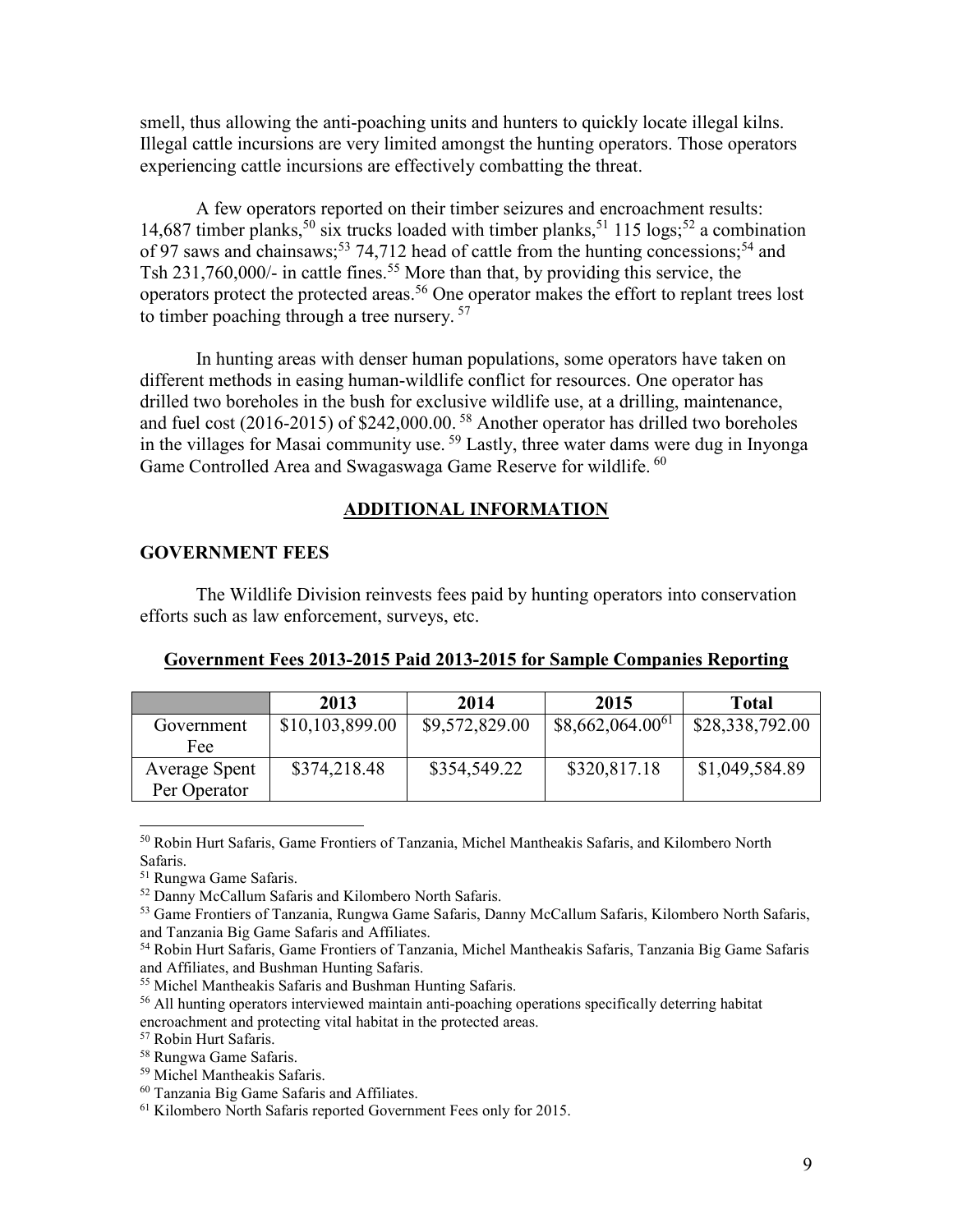| Average Spent  | \$135,539.17 | \$129,362.55 | \$117,054.91 | \$382,956.64 |
|----------------|--------------|--------------|--------------|--------------|
| Per Concession |              |              |              |              |

 There has been a steady decline in government fees paid, most notably from 2014 to 2015. Government fees are a direct indicator of the number of hunts conducted. American lion hunters account for an average of 65.9% of the lion hunters for the 15 operators reporting this information.<sup>62</sup> Clearly, the American lion hunting market plays a vital role in the hunting operators' client base and overall revenue base, but that vital market has declined in  $2015^{63}$ 

## **OTHER LION ENHANCEMENT INFORMATION**

 $\overline{a}$ 

Thirteen of the 27 sample operators have implemented restrictions on lion harvest that are more extensive than Tanzania's already strict six-year harvest restriction.<sup>64</sup> Some operators have increased the lion harvest age requirement for certain concessions; some impose strict additional financial penalties for harvesting a lion under the age of 6 years old; those who are rehabilitating depleted Open Areas do not allow lion to be harvested in these concessions, some do not allow lion to be harvested in concessions in depleted Open Areas, and most company policies further prohibit the harvest of male lion in prides with sub-adult cubs.

The sample operators employ knowledgeable professional hunters with decades of experience who are well-trained in evaluating maturity in male lion. Further, over 85% of the operators (and potentially all, as not all answered this question) have implemented a lion monitoring program.<sup>65</sup> These programs all include a record of game camera and live pictures, allowing professional hunters to identify and age lion. Most operators also maintain detailed written reports of lion sighting and locations, and some track live lion or spoor sightings through GIS, GPS, or Google Earth programs. One operator conducted a lion survey in two concessions indicating dense lion populations in Western Tanzania.<sup>66</sup>

<sup>62</sup> Robin Hurt Safaris, Game Frontiers of Tanzania, Michel Mantheakis Safaris, Bushman Hunting Safaris, Rungwa Game Safaris, Tanzania Big Game Safaris and Affiliates, and Danny McCallum Safaris.

 $63$  Endangered and Threated Wildlife and Plants; Listing Two Lion Subspecies; Final Rule, p. 80046, "[w]e would also consider how a U.S. hunter's participation in the hunting program contributes to the overall management of lions with in a country."

<sup>64</sup> Game Frontiers of Tanzania, Michel Mantheakis Safaris, Bushman Hunting Safaris, Rungwa Game Safaris, Game Trackers Africa, Danny McCallum Safaris, and Tanganyika Game Fishing & Photographic Safaris.

<sup>65</sup> Robin Hurt Safaris, Game Frontiers of Tanzania, Michel Mantheakis Safaris, Bushman Hunting Safaris, Tanzania Big Game Safaris and Affiliates, Marera Safari Lodge and Tours, Game Trackers Africa, Kilombero North Safaris, Tanganyika Game Fishing & Photographic Safaris, Rungwa Game Safaris, and Danny McCallum Safaris.

<sup>66</sup> In 2011 and 2012, Robin Hurt Safaris in conjunction with Dr. Arturo Caso of the Caesar Kleberg Wildlife Research Institute of Texas A&M University-Kingsville conducted a large scale lion monitoring and survey study in Luganzo Game Controlled Area and Rungwa South Open Area. The objectives of the survey were to determine the lion population density in the Luganzo and Rungwa areas using call in stations, determine lion and other carnivore density using remote sensing cameras in the study areas, compare lion density results with non-hunting areas, and provide management suggestion to the Tanzanian authorities and hunting operators. The call in stations were placed every 25 square kilometers. The call in stations would play buffalo distress sounds for a one hour period. The remote sensing cameras logged a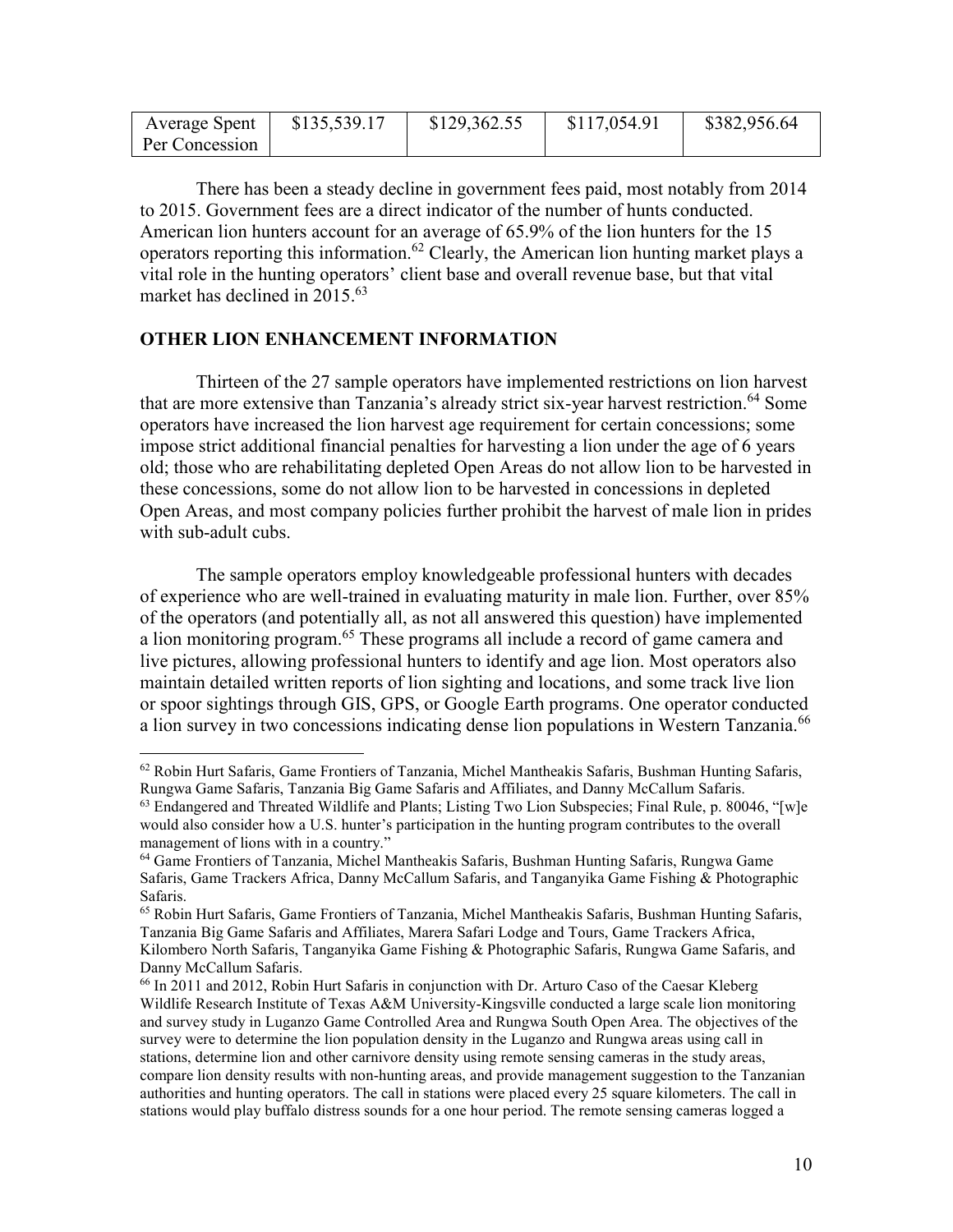At least 10 of the operators have implemented compensation agreements with the communities surrounding and within their concessions.<sup>67</sup> The agreements deter retaliatory lion killings by compensating community members for livestock killed by lion.

 Several conservation organizations and hunting operators have made additional large financial contributions towards lion enhancement in Tanzania by providing the funding for various research and scientific undertakings.<sup>68</sup>

## **CONCLUSION**

 The sample hunting operators provide for the enhancement of lion by addressing the three primary threats to lion survival: loss of prey base, loss of habitat, and human lion conflict. The hunting operators have taken on great expense to support antipoaching, create incentives for rural communities to value and conserve wildlife, and secure large areas of habitat in their hunting concessions.

 From 2013-2015, the sample operators reporting here have spent \$6,717,160.65 on anti-poaching and road opening. Anti-poaching mitigates loss of prey base by arresting poachers, constantly monitoring the concessions, and picking up snares and gin traps (among other things). Likewise, anti-poaching prevents habitat destruction as a result of illegal timber poaching, charcoal burning, and cattle encroachment.

 Community investment and participation projects incentivize the communities to join the operators in being co-stewards of wildlife and habitat within the concessions. From 2013-2015, the operators have spent \$3,125,830.00 on community investment and participation. Operators also provide game meat donations, direct wildlife incentives, conservation workshops in the communities, and a crucial source of employment. Combined, these efforts give value to wildlife and habitat and the communities are motivated to conserve the concessions.

 In short, the attached reports demonstrate that licensed, regulated hunting in Tanzania enhances the survival of lion in the wild.

total of 937 days and a total of 25 camera stations were set up. Stations were placed two to five kilometers apart. The results of the study showed a lion density of 6.4 lion per 100 square kilometers in Rungwa South Open Area and 4.8 lion per 100 square kilometers in Luganzo Game Controlled Area. These results indicate dense lion populations in the hunting concessions. The cost of the lion survey was \$64,000. <sup>67</sup> Robin Hurt Safaris, Bushman Hunting Safaris, Rungwa Game Safaris, Kilombero North Safaris, and Danny McCallum Safaris.

 $^{68}$  Tanzania Game Tracker Safaris contributed \$250,000.00 to Craig Packer, PhD to establish the six year old lion aging approach in the country. Shikar Safari Club International Foundation contributed over \$100,000.00 per annum for four consecutive years to construct the lion aging system and other lion conservation actions including population surveying in the Selous Game Reserve and multiple lion aging workshops for professional hunter within Tanzania, soon to appear in peer reviewed publications. In 2016 Conservation Force funded the \$6,281.60 in travel and other costs of the independent experts to do the lion trophy aging for 2015. Before that it contracted the publication of the first lion aging guidelines and other publications that followed.